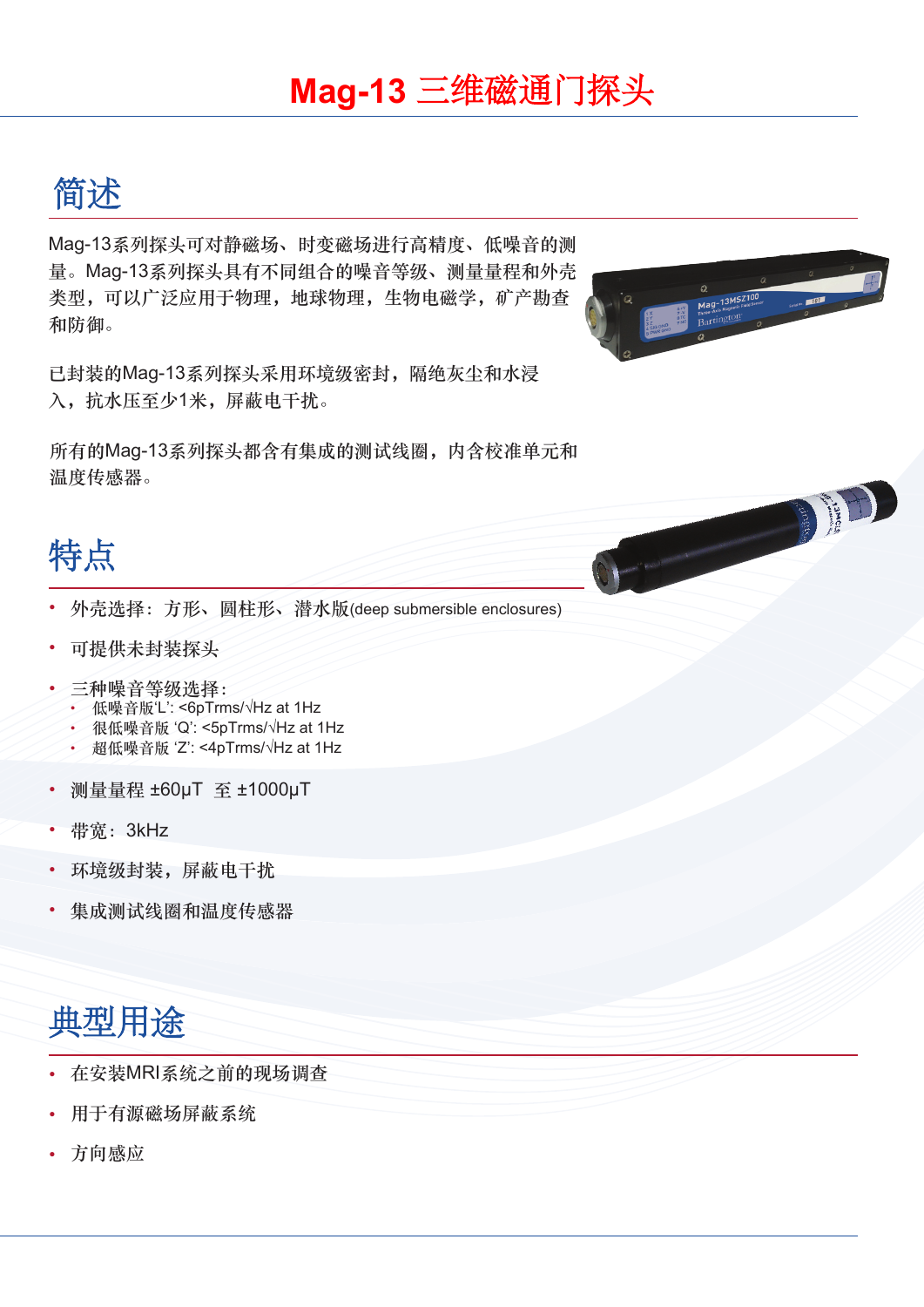# 产品标识/产品命名规则

| 产品名称     | 封装类型                                                              | 噪音等级                                          | 测量量程(µT)                                  |
|----------|-------------------------------------------------------------------|-----------------------------------------------|-------------------------------------------|
| $Mag-13$ | MS = 方形外壳封装<br>MC = 圆柱形外壳封装<br>  MCD = 圆柱形外壳、潜<br>水版封装<br>U = 未封装 | 标准版=无代码<br>L = 低噪音版<br>Q = 很低噪音版<br>Z = 超低噪音版 | ±60<br>±70<br>±100<br>$±500*$<br>$±1000*$ |

\* 这个量程只有标准噪音版本。

举例: Mag-13MCL100 一个低噪音等级、量程为100μT 的探头,采用圆柱形外壳封装。

## **Mag-13** 技术参数

| 性能参数                                                         |                                                                                                                                                                                                                      |
|--------------------------------------------------------------|----------------------------------------------------------------------------------------------------------------------------------------------------------------------------------------------------------------------|
| 轴数                                                           | 3                                                                                                                                                                                                                    |
| 极性                                                           | 当指向北极时,输出是正的+ve non-inverting output when pointing North                                                                                                                                                             |
| 测量量程                                                         | $60 \mu T$<br>(Standard, L and Q noise options only)<br>(Standard, L and Q noise options only)<br>$70 \mu T$<br>100µT (all noise and package options)<br>500µT (Standard noise only)<br>1000µT (Standard noise only) |
| 带宽 (-3dB)                                                    | 3kHz                                                                                                                                                                                                                 |
| 滚降                                                           | -11dB/octave                                                                                                                                                                                                         |
| 测量噪音本底:<br>标准版<br>$L$ (low)<br>Q (very low)<br>Z (ultra low) | 6 to ≤10pTrms/√Hz at 1Hz<br><6pTrms/ $\sqrt{Hz}$ at 1Hz<br><5pTrms/ $\sqrt{Hz}$ at 1Hz<br><4pTrms/ $\sqrt{Hz}$ at 1Hz                                                                                                |
| 启动时间                                                         | 150 ms                                                                                                                                                                                                               |
| 预热时间                                                         | 15 min to meet specifications for scaling<br><60min to meet noise specification                                                                                                                                      |
| 轴间正交性误差                                                      | 小于 ±0.1°                                                                                                                                                                                                             |
| 对准误差(Z 轴相对于参考面)                                              | 小于 ±0.1° (仅Mag-13MS)                                                                                                                                                                                                 |
| 线性误差                                                         | 0.0015% (最小二乘法拟合)                                                                                                                                                                                                    |
| 频率响应                                                         | DC to 1kHz ±5%振幅误差                                                                                                                                                                                                   |
| 磁滞                                                           | <2nT (当通电时, 一倍满量程)                                                                                                                                                                                                   |
| 超载磁滞                                                         | <2nT (当通电时, 两倍满量程)                                                                                                                                                                                                   |
| 激励突破                                                         | < 5 mV pk-pk at 15.625kHz                                                                                                                                                                                            |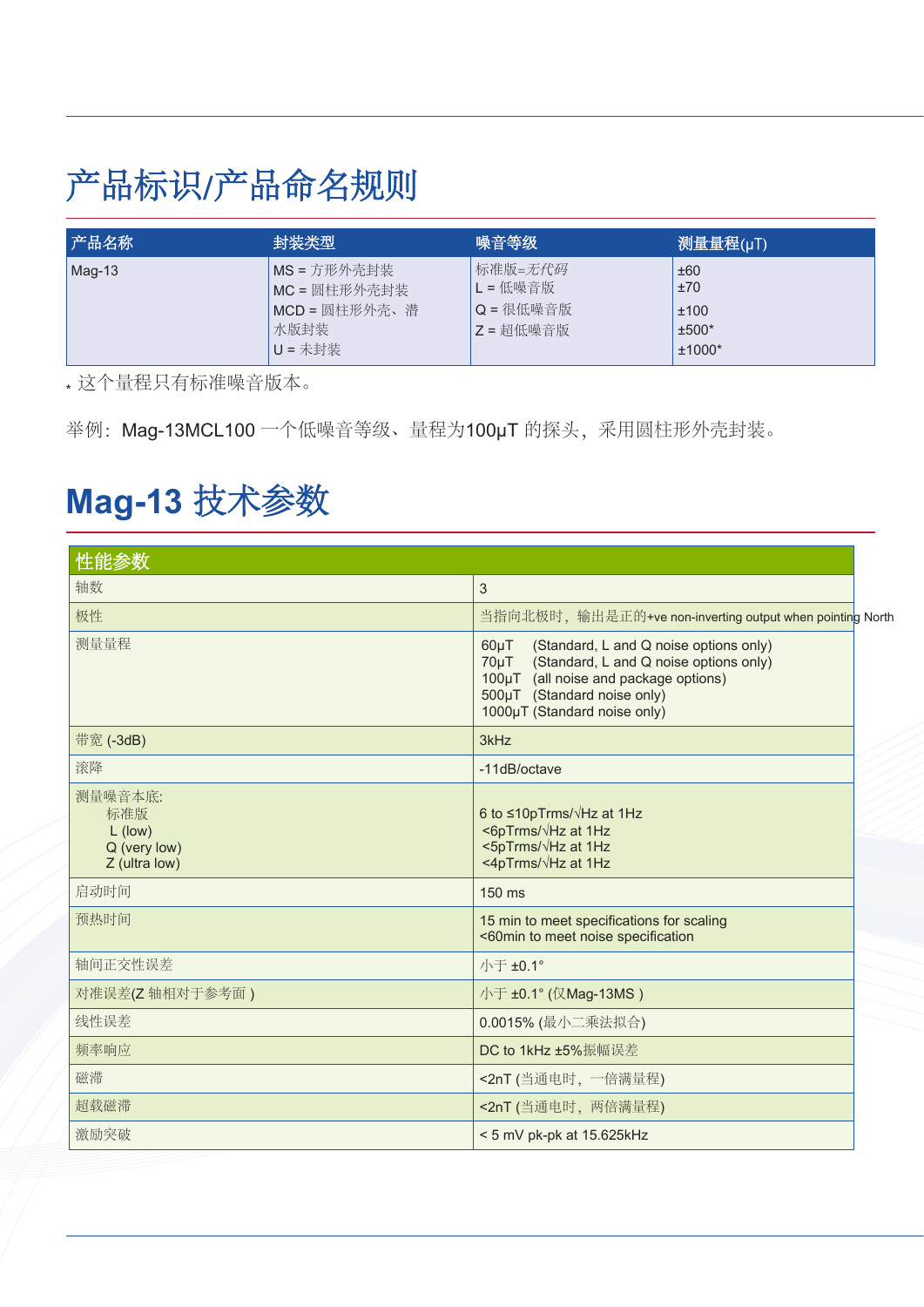| 比例相关性能参数       |                                |                          |                                |                                             |                               |
|----------------|--------------------------------|--------------------------|--------------------------------|---------------------------------------------|-------------------------------|
| 测量量程 (µT)      | ±60                            | ±70                      | ±100                           | ±500                                        | ±1000                         |
| 缩放比例 (mV/µT)   | 166                            | 143                      | 100                            | 20                                          | 10                            |
| 校准误差           | ±0.5%                          |                          |                                |                                             |                               |
| 最大温度系数/°C      | $±15$ ppm                      |                          | $±20$ ppm                      | $±100$ ppm                                  | $±200$ ppm                    |
| 最大零场偏移误差(nT)   | ±5(0.83mV)                     | ±5(0.71mV)               | ±5(0.5mV)                      | ±25(0.5mV)                                  | ±50(0.5mV)                    |
| 偏移温度系数 (nT/°C) | ±0.3nT<br>$(17\mu V)^{\circ}C$ | ±0.3nT<br>$(15\mu V$ °C) | ±0.3nT<br>$(10\mu V)^{\circ}C$ | ±1nT<br>$(6.6\mu\text{V}/^{\circ}\text{C})$ | ±1.8nT<br>$(6\mu V)^{\circ}C$ |

| 环境级封装     |                        |        |              |        |
|-----------|------------------------|--------|--------------|--------|
| 封装类型选择    | 圆柱形(MC)                | 方形(MS) | 圆柱形、潜水版(MCD) | 未封装(U) |
| 工作温度      | -40 to $+70^{\circ}$ C |        |              |        |
| 储存温度      | -40 to $+85^{\circ}$ C |        |              |        |
| 湿度        | 高达90%, 非冷凝             |        |              |        |
| 环境保护等级/封装 | IP67                   |        | IP68 (5000m) | n/a    |

| 机械规格                 |                                                |                 |                                       |                                                                                                             |
|----------------------|------------------------------------------------|-----------------|---------------------------------------|-------------------------------------------------------------------------------------------------------------|
| 封装类型选择               | 圆柱形(MC)                                        | 方形 (MS)         | 圆柱形、潜水版 (MCD)                         | 未封装(U)                                                                                                      |
| 外壳尺寸                 | Ø 25 x 225mm                                   | 32 x 32 x 225mm | Ø 60 x 286mm                          | 19.5 x 149mm                                                                                                |
| 重量                   | 83g                                            | 227g            | 950g                                  | 26g                                                                                                         |
| 外壳材料                 | PEEK(聚醚醚酮)                                     | Acetal          | PEEK(聚醚醚酮)                            | n/a                                                                                                         |
| 连接器                  | Fischer DEU1031 A010-SR-11-11-G-12             |                 | Impulse XSJ-10-<br>BCR (dry mateable) | Molex 53047-0810                                                                                            |
| 配套/匹配连接头             | Fischer S1031 A010-SR-11-11 with E3-1031.2/6.2 |                 | Impulse XSJ-10-<br>CCP (dry mateable) | <b>Molex Picoblade</b><br>51021-0800 and crimp<br>terminal 50079-8000<br>with wire 26-28 AWG<br>recommended |
| 平均故障前时间<br>(MIL217F) | 指标 12年                                         |                 |                                       |                                                                                                             |
| 固定点                  | 1 x M5 with 3 points                           | $2 \times M5$   | <b>None</b>                           | $2 \times M2$                                                                                               |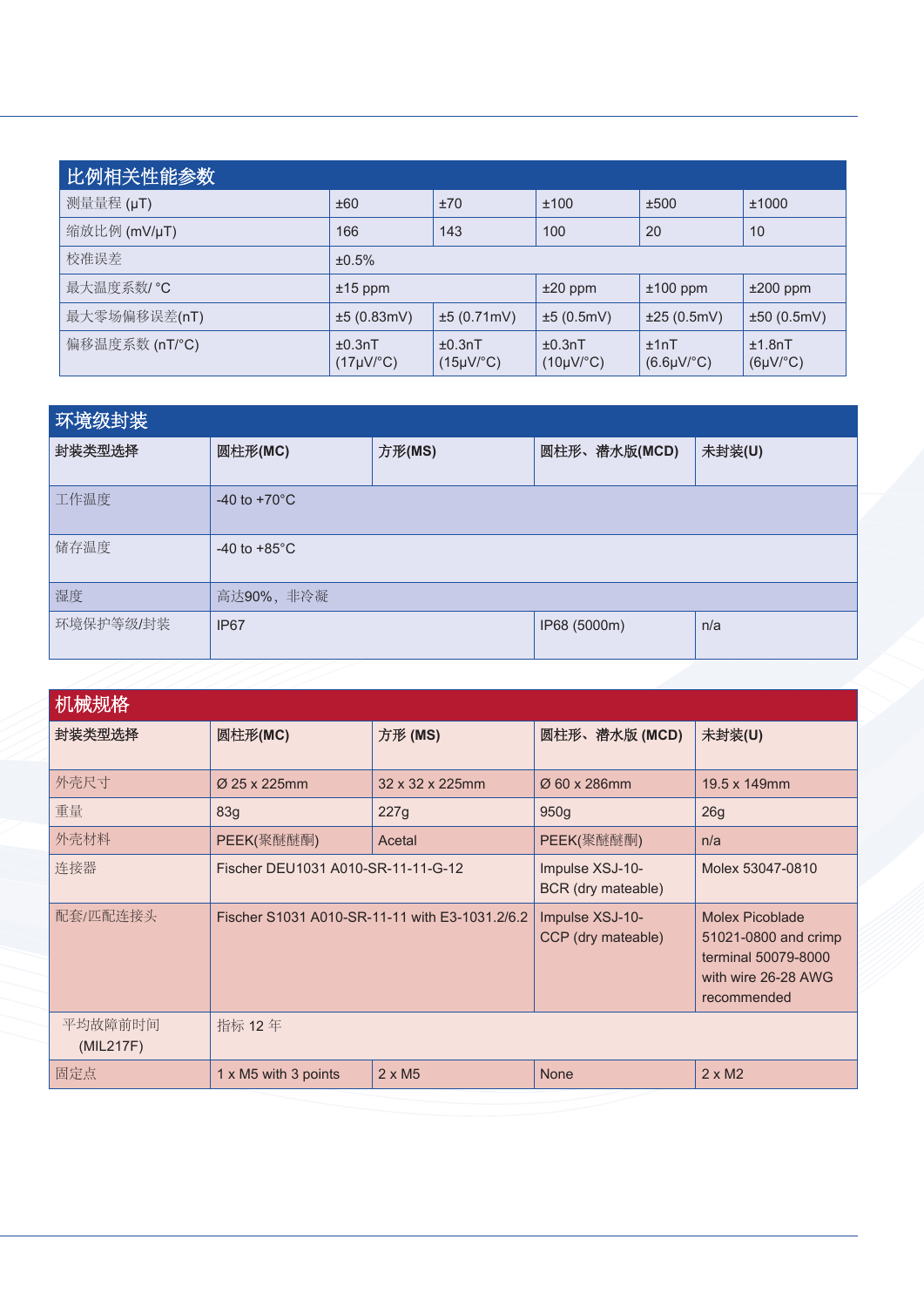| 电气规格   |                                                |
|--------|------------------------------------------------|
| 电源电压   | $±12$ to 17V                                   |
| 电流消耗   | $+65mA$ , $-30mA \pm 1.4mA/100\mu T$ (typical) |
| 模拟输出   | $±10V$ single-ended (0V = zero-field)          |
| 输出阻抗   | $10\Omega$                                     |
| 最大负载电容 | $>1\mu$ F                                      |
| 最长电缆长度 | 0.5km (此时磁力仪最小供电电压为±12V)                       |

| 温度传感器 |                               |
|-------|-------------------------------|
| 测量量程  | -40 to + 85°C, 受制于上述的工作温度范围   |
| 输出类型  | 电压                            |
| 偏移    | $3.5V$ at 0 $^{\circ}$ C      |
| 比例    | $-10mV$ <sup>o</sup> C        |
| 精度    | ±4°C (在工作温度范围内), ±3°C at 25°C |

# 配套**/**匹配连接头

Mag-13MCD和Mag-13U的配套连接头可以分开购买 。 所有其他型号的连接头都免费供应。

## 电缆

标准探头电缆长度是5m,如有其他长度需求,购买前请咨询厂家或者代理商。

所有电缆的终端是Hirose RM15TPD10S,非常适合用于连接Bartington仪器公司的数据采集系统 和电源供应单元。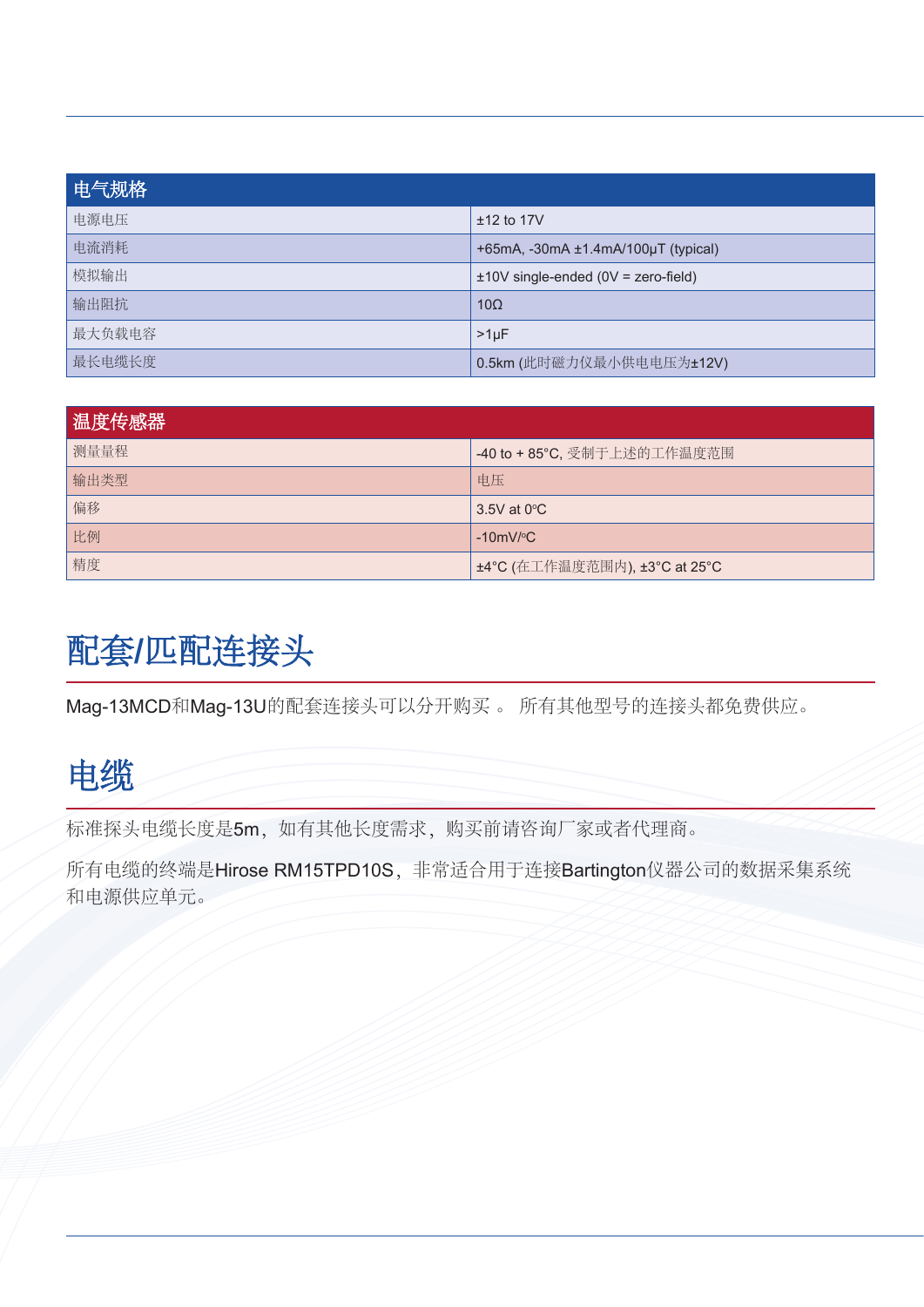## 兼容性

Mag-13系列探头兼容以下的数据采集系统和电源供应单元:

- PSU1电源供应单元
- Magmeter / Magmeter-2 电源供应和显示单元
- Spectramag-6 数据采集单元 (需要适配器电缆)
- SCU1 信号调节单元
- Mag-03DAM 数据采集模块(需要适配器电缆)
- Decaport 模拟接口模块
- DAS1数据采集系统
- **DecaPSU**电源供应单元

### **[**只有用**DecaPSU**才能同时得到测试线圈和温度传感器的输出。]

(Outputs for the test coil and temperature sensor are presently only available with the DecaPSU.)

# 安装附件

| 规格     |                                       |
|--------|---------------------------------------|
| Mag-BR | 安装支架, 用于Mag-13MC                      |
| Mag-T  | 三脚架                                   |
| Mag-TA | 通用三脚架适配器                              |
| Mag-LP | 整平平台;可以被安装在Mag-T三角架或Mag-MR架;与Mag-TA兼容 |
| Mag-MR | 安装架, 用于Mag-LP平台的安装, 有1米长度规格和多米长度规格。   |